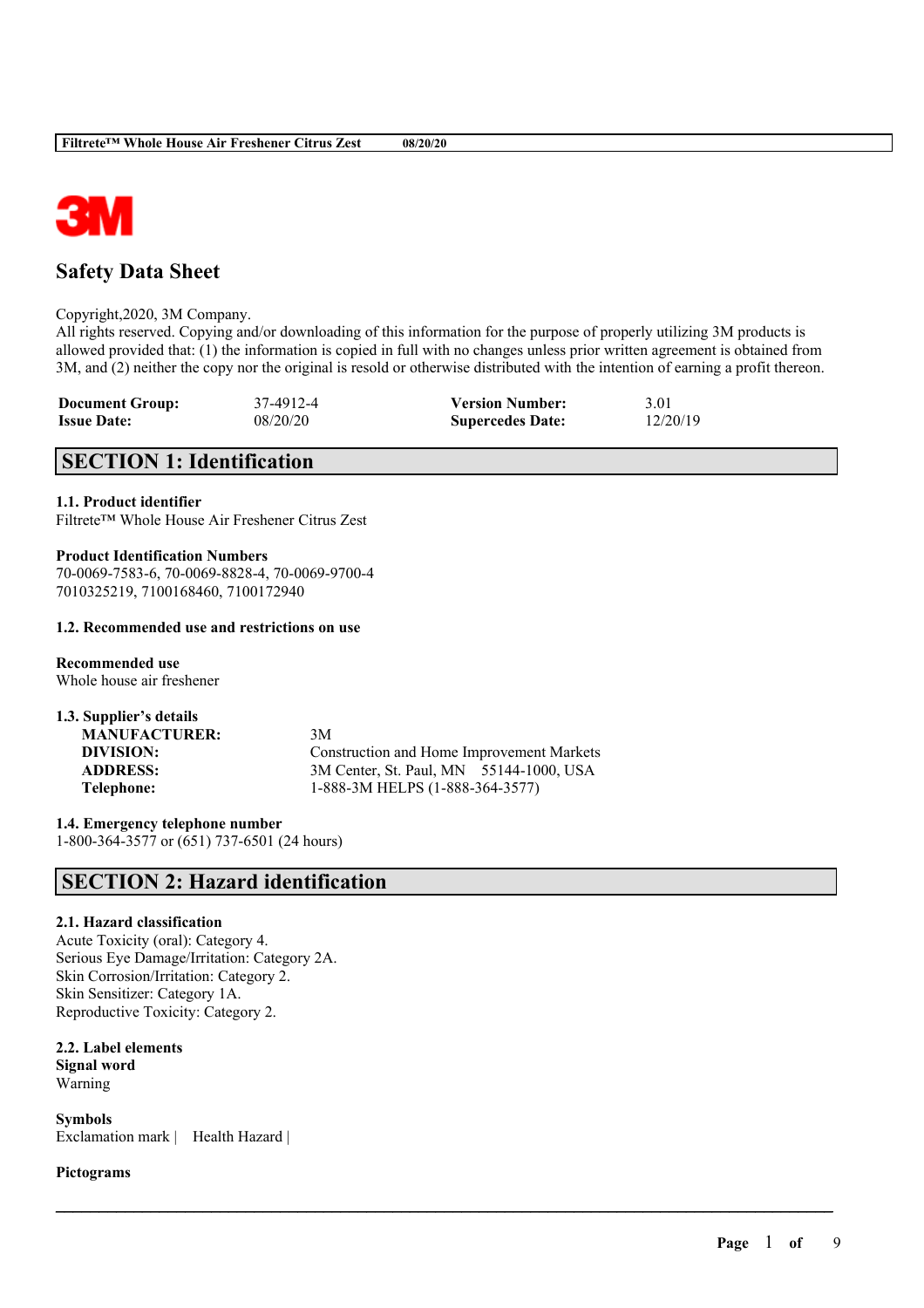

**Hazard Statements** Harmful if swallowed. Causes serious eye irritation. Causes skin irritation. May cause an allergic skin reaction. Suspected of damaging fertility or the unborn child.

# **Precautionary Statements**

**General:**

Keep out of reach of children.

### **Prevention:**

Obtain special instructions before use. Do not handle until all safety precautions have been read and understood. Avoid breathing vapors. Wear protective gloves and eye/face protection. Do not eat, drink or smoke when using this product. Wash thoroughly after handling.

Contaminated work clothing must not be allowed out of the workplace.

# **Response:**

IF IN EYES: Rinse cautiously with water for several minutes. Remove contact lenses, if present and easy to do. Continue rinsing.

If eye irritation persists: Get medical advice/attention.

IF ON SKIN: Wash with plenty of soap and water.

If skin irritation or rash occurs: Get medical advice/attention.

Take off contaminated clothing and wash it before reuse.

Rinse mouth.

IF SWALLOWED: Call a POISON CENTER or doctor/physician if you feel unwell.

IF exposed or concerned: Get medical advice/attention.

**Storage:**

Store locked up.

### **Disposal:**

Dispose of contents/container in accordance with applicable local/regional/national/international regulations.

52% of the mixture consists of ingredients of unknown acute oral toxicity. 54% of the mixture consists of ingredients of unknown acute dermal toxicity.

# **SECTION 3: Composition/information on ingredients**

| Ingredient           | <b>IC.A.S. No.</b> | $\frac{1}{6}$ by Wt         |
|----------------------|--------------------|-----------------------------|
| Fragrance Ingredient | Trade Secret*      | $85 -$<br>95 Trade Secret * |
| Polymeric Binder     | Trade Secret*      | 15 Trade Secret *           |

\*The specific chemical identity and/or exact percentage (concentration) of this composition has been withheld as a trade secret.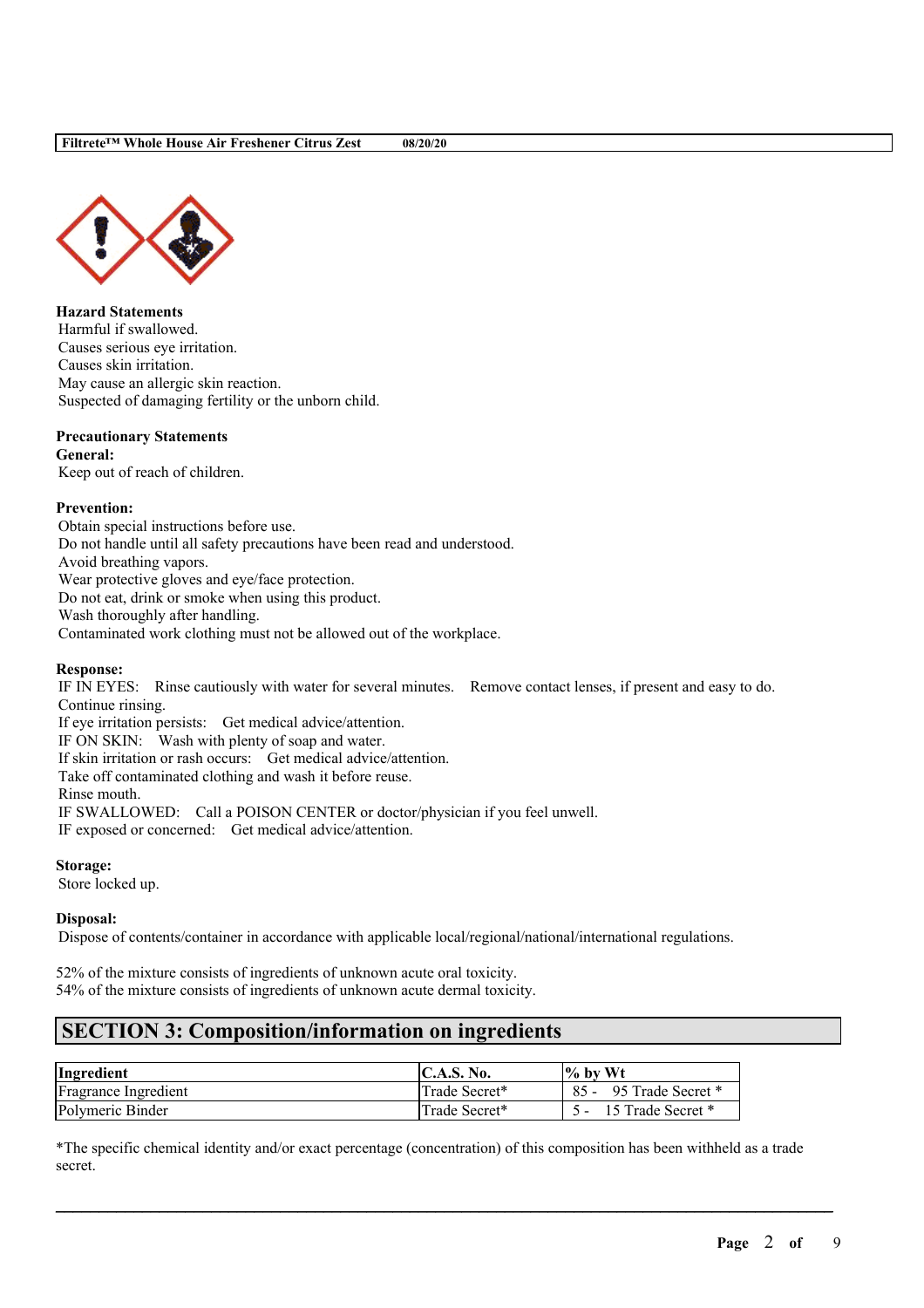# **SECTION 4: First aid measures**

### **4.1. Description of first aid measures**

### **Inhalation:**

Remove person to fresh air. If you feel unwell, get medical attention.

### **Skin Contact:**

Immediately wash with soap and water. Remove contaminated clothing and wash before reuse. If signs/symptoms develop, get medical attention.

### **Eye Contact:**

Immediately flush with large amounts of water. Remove contact lenses if easy to do. Continue rinsing. Get medical attention.

### **If Swallowed:**

Rinse mouth. If you feel unwell, get medical attention.

### **4.2. Most important symptoms and effects, both acute and delayed**

See Section 11.1. Information on toxicological effects.

#### **4.3. Indication of any immediate medical attention and special treatment required** Not applicable.

# **SECTION 5: Fire-fighting measures**

### **5.1. Suitable extinguishing media**

In case of fire: Use a fire fighting agent suitable for ordinary combustible material such as water or foam to extinguish.

### **5.2. Special hazards arising from the substance or mixture**

None inherent in this product.

# **Hazardous Decomposition or By-Products**

| Substance       |  |  |
|-----------------|--|--|
| Carbon monoxide |  |  |
| Carbon dioxide  |  |  |

**Condition** During Combustion During Combustion

# **5.3. Special protective actions for fire-fighters**

Wear full protective clothing, including helmet, self-contained, positive pressure or pressure demand breathing apparatus, bunker coat and pants, bands around arms, waist and legs, face mask, and protective covering for exposed areas of the head.

# **SECTION 6: Accidental release measures**

### **6.1. Personal precautions, protective equipment and emergency procedures**

Evacuate area. Ventilate the area with fresh air. For large spill, or spills in confined spaces, provide mechanical ventilation to disperse or exhaust vapors, in accordance with good industrial hygiene practice. Refer to other sections of this SDS for information regarding physical and health hazards, respiratory protection, ventilation, and personal protective equipment.

### **6.2. Environmental precautions**

Avoid release to the environment.

### **6.3. Methods and material for containment and cleaning up**

Collect as much of the spilled material as possible. Place in a closed container approved for transportation by appropriate authorities. Clean up residue. Seal the container. Dispose of collected material as soon as possible in accordance with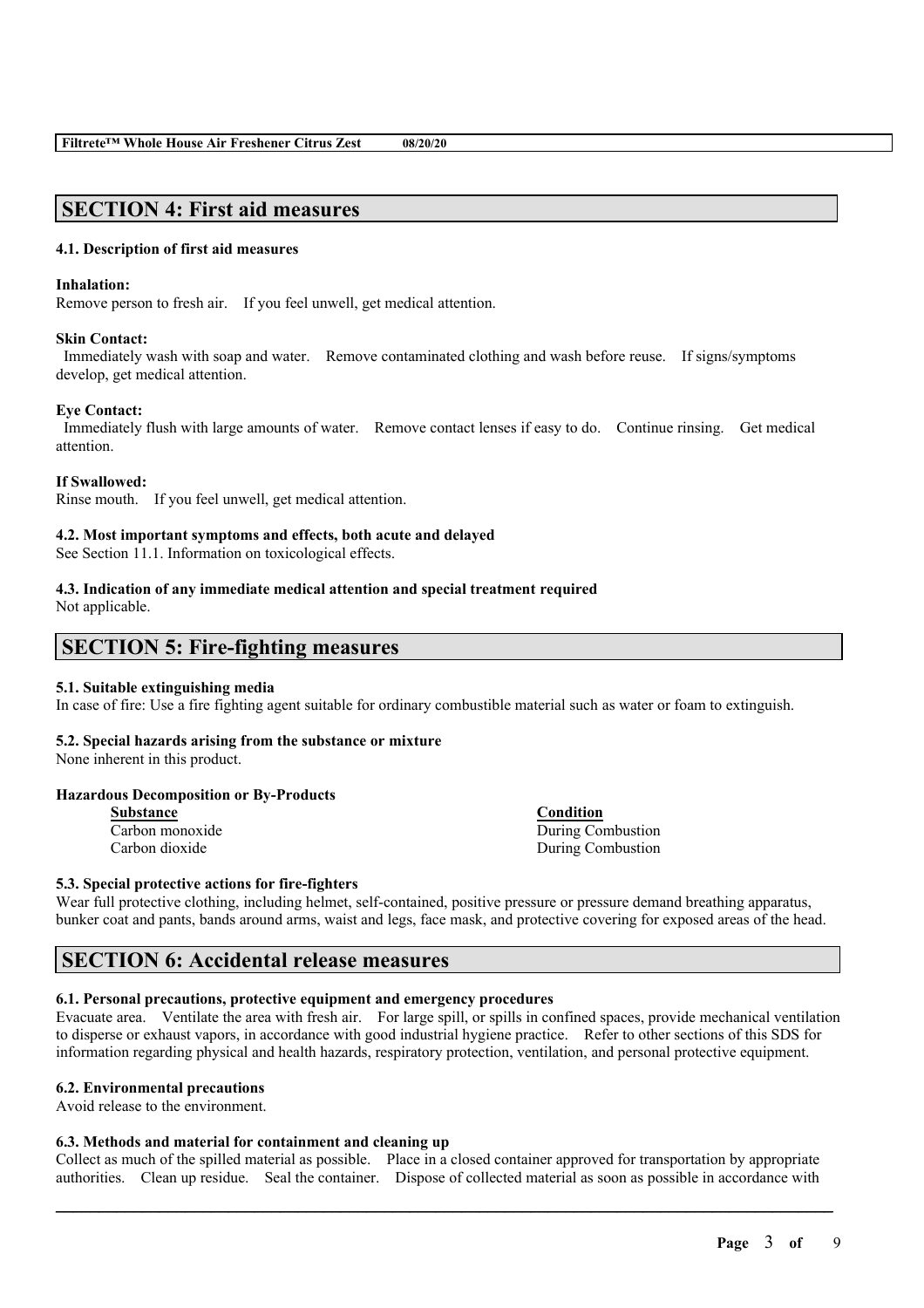| Filtrete™ Whole House Air Freshener Citrus Zest | 08/20/20 |
|-------------------------------------------------|----------|
|-------------------------------------------------|----------|

applicable local/regional/national/international regulations.

# **SECTION 7: Handling and storage**

### **7.1. Precautions for safe handling**

Keep out of reach of children. Do not handle until all safety precautions have been read and understood. Avoid breathing dust/fume/gas/mist/vapors/spray. Do not get in eyes, on skin, or on clothing. Do not eat, drink or smoke when using this product. Wash thoroughly after handling. Contaminated work clothing should not be allowed out of the workplace. Avoid release to the environment. Wash contaminated clothing before reuse. Use personal protective equipment (gloves, respirators, etc.) as required.

### **7.2. Conditions for safe storage including any incompatibilities**

No special storage requirements.

# **SECTION 8: Exposure controls/personal protection**

### **8.1. Control parameters**

### **Occupational exposure limits**

No occupational exposure limit values exist for any of the components listed in Section 3 of this SDS.

### **8.2. Exposure controls**

### **8.2.1. Engineering controls**

No engineering controls required.

# **8.2.2. Personal protective equipment (PPE)**

### **Eye/face protection**

Select and use eye/face protection to prevent contact based on the results of an exposure assessment. The following eye/face protection(s) are recommended: Indirect Vented Goggles

### **Skin/hand protection**

Select and use gloves and/or protective clothing approved to relevant local standards to prevent skin contact based on the results of an exposure assessment. Selection should be based on use factors such as exposure levels, concentration of the substance or mixture, frequency and duration, physical challenges such as temperature extremes, and other use conditions. Consult with your glove and/or protective clothing manufacturer for selection of appropriate compatible gloves/protective clothing. Note: Nitrile gloves may be worn over polymer laminate gloves to improve dexterity. Gloves made from the following material(s) are recommended: Polymer laminate

If this product is used in a manner that presents a higher potential for exposure (eg. spraying, high splash potential etc.), then use of protective coveralls may be necessary. Select and use body protection to prevent contact based on the results of an exposure assessment. The following protective clothing material(s) are recommended: Apron - polymer laminate

 $\mathcal{L}_\mathcal{L} = \mathcal{L}_\mathcal{L} = \mathcal{L}_\mathcal{L} = \mathcal{L}_\mathcal{L} = \mathcal{L}_\mathcal{L} = \mathcal{L}_\mathcal{L} = \mathcal{L}_\mathcal{L} = \mathcal{L}_\mathcal{L} = \mathcal{L}_\mathcal{L} = \mathcal{L}_\mathcal{L} = \mathcal{L}_\mathcal{L} = \mathcal{L}_\mathcal{L} = \mathcal{L}_\mathcal{L} = \mathcal{L}_\mathcal{L} = \mathcal{L}_\mathcal{L} = \mathcal{L}_\mathcal{L} = \mathcal{L}_\mathcal{L}$ 

# **Respiratory protection**

Respiratory protection is not required.

# **SECTION 9: Physical and chemical properties**

# **9.1. Information on basic physical and chemical properties**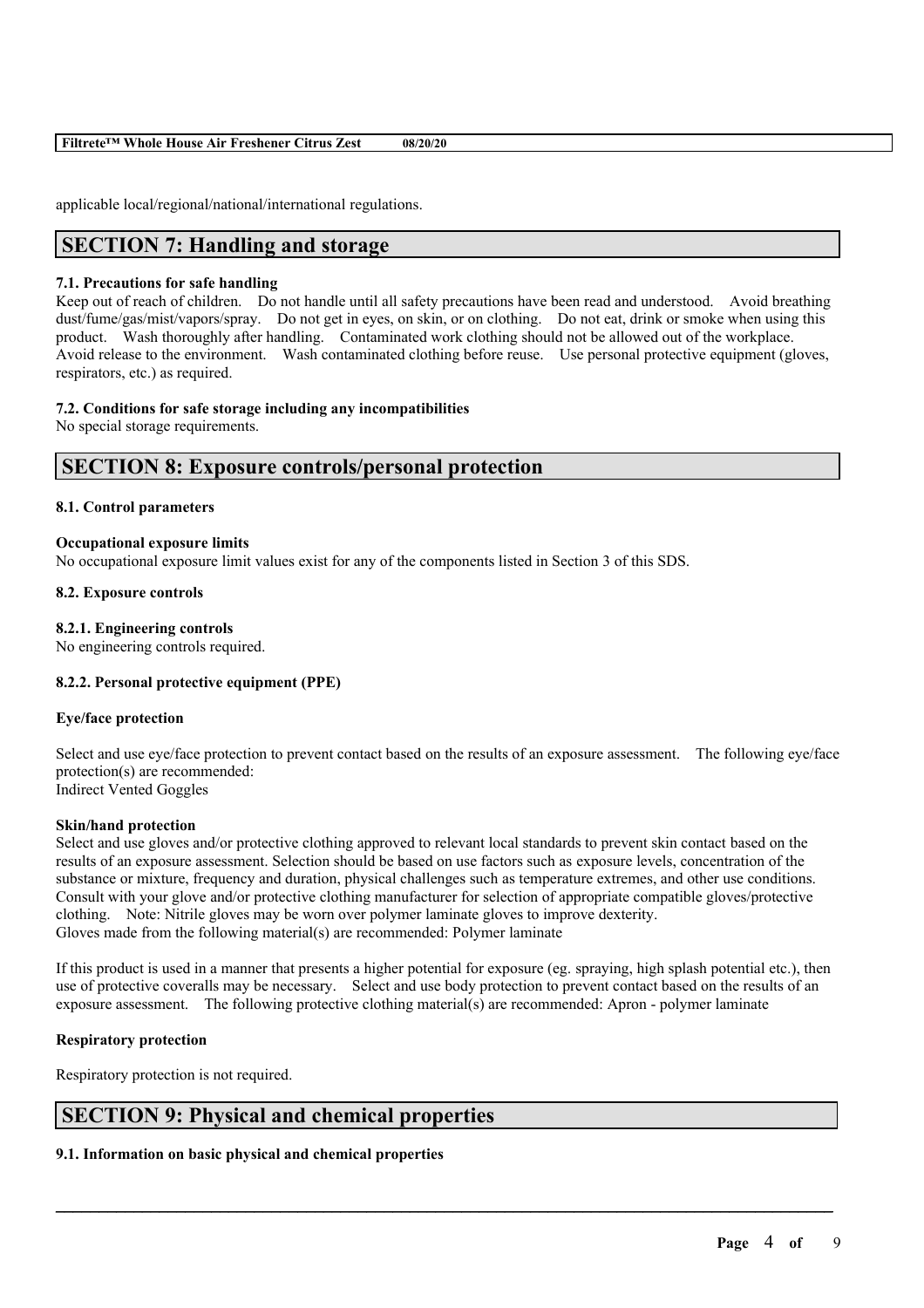| Appearance                             |                                      |
|----------------------------------------|--------------------------------------|
| <b>Physical state</b>                  | Solid                                |
| Color                                  | Colorless, White                     |
| <b>Specific Physical Form:</b>         | Gel                                  |
| Odor                                   | Fruity Odor                          |
| <b>Odor threshold</b>                  | Not Applicable                       |
| pН                                     | Not Applicable                       |
| <b>Melting point</b>                   | Not Applicable                       |
| <b>Boiling Point</b>                   | Not Applicable                       |
| <b>Flash Point</b>                     | $> 100 °C$ [Test Method: Closed Cup] |
| <b>Evaporation rate</b>                | Not Applicable                       |
| <b>Flammability</b> (solid, gas)       | Not Classified                       |
| <b>Flammable Limits(LEL)</b>           | Not Applicable                       |
| <b>Flammable Limits(UEL)</b>           | Not Applicable                       |
| <b>Vapor Pressure</b>                  | 0.417 mmHg [Details: $@20C]$         |
| <b>Vapor Density</b>                   | Not Applicable                       |
| <b>Density</b>                         | Not Applicable                       |
| <b>Specific Gravity</b>                | 1 - 1.2 $[RefStd:AIR=1]$             |
| <b>Solubility In Water</b>             | Not Applicable                       |
| Solubility- non-water                  | Not Applicable                       |
| Partition coefficient: n-octanol/water | Not Applicable                       |
| <b>Autoignition temperature</b>        | Not Applicable                       |
| <b>Decomposition temperature</b>       | Not Applicable                       |
| <b>Viscosity</b>                       | Not Applicable                       |
|                                        |                                      |

# **SECTION 10: Stability and reactivity**

### **10.1. Reactivity**

This material may be reactive with certain agents under certain conditions - see the remaining headings in this section.

### **10.2. Chemical stability**

Stable.

# **10.3. Possibility of hazardous reactions**

Hazardous polymerization will not occur.

# **10.4. Conditions to avoid**

Not determined

#### **10.5. Incompatible materials** Not determined

# **10.6. Hazardous decomposition products**

**Substance Condition**

None known.

Refer to section 5.2 for hazardous decomposition products during combustion.

# **SECTION 11: Toxicological information**

The information below may not be consistent with the material classification in Section 2 if specific ingredient **classifications are mandated by a competent authority. In addition, toxicological data on ingredients may not be** reflected in the material classification and/or the signs and symptoms of exposure, because an ingredient may be

 $\mathcal{L}_\mathcal{L} = \mathcal{L}_\mathcal{L} = \mathcal{L}_\mathcal{L} = \mathcal{L}_\mathcal{L} = \mathcal{L}_\mathcal{L} = \mathcal{L}_\mathcal{L} = \mathcal{L}_\mathcal{L} = \mathcal{L}_\mathcal{L} = \mathcal{L}_\mathcal{L} = \mathcal{L}_\mathcal{L} = \mathcal{L}_\mathcal{L} = \mathcal{L}_\mathcal{L} = \mathcal{L}_\mathcal{L} = \mathcal{L}_\mathcal{L} = \mathcal{L}_\mathcal{L} = \mathcal{L}_\mathcal{L} = \mathcal{L}_\mathcal{L}$ 

#### **Page** 5 **of** 9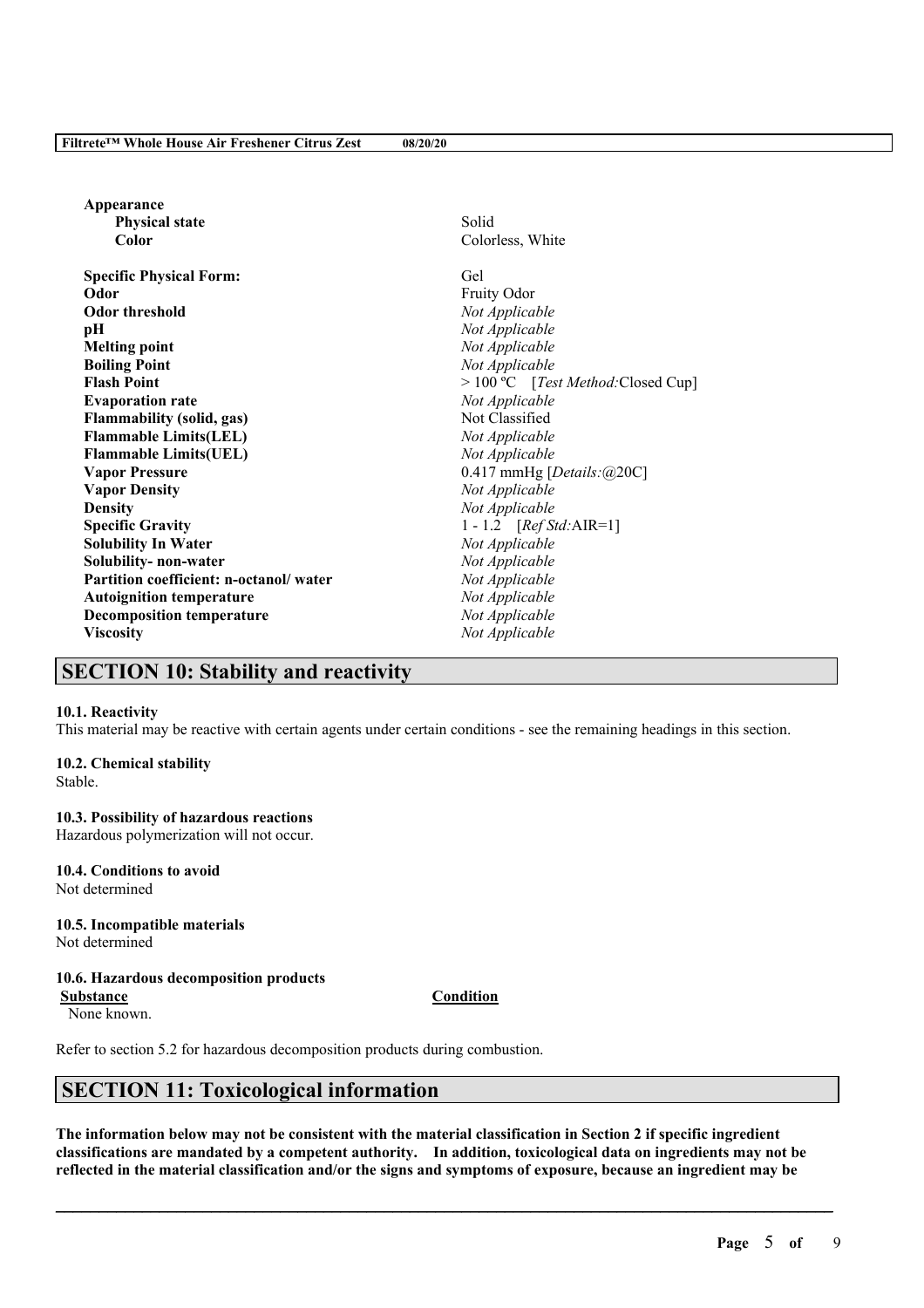present below the threshold for labeling, an ingredient may not be available for exposure, or the data may not be **relevant to the material as a whole.**

**11.1. Information on Toxicological effects**

**Signs and Symptoms of Exposure**

Based on test data and/or information on the components, this material may produce the following health effects:

### **Inhalation:**

Respiratory Tract Irritation: Signs/symptoms may include cough, sneezing, nasal discharge, headache, hoarseness, and nose and throat pain.

### **Skin Contact:**

May be harmful in contact with skin.

Skin Irritation: Signs/symptoms may include localized redness, swelling, itching, dryness, cracking, blistering, and pain. Allergic Skin Reaction (non-photo induced): Signs/symptoms may include redness, swelling, blistering, and itching.

#### **Eye Contact:**

Severe Eye Irritation: Signs/symptoms may include significant redness, swelling, pain, tearing, cloudy appearance of the cornea, and impaired vision.

#### **Ingestion:**

Harmful if swallowed. Gastrointestinal Irritation: Signs/symptoms may include abdominal pain, stomach upset, nausea, vomiting and diarrhea.

May cause additional health effects (see below).

### **Additional Health Effects:**

### **Reproductive/Developmental Toxicity:**

Contains a chemical or chemicals which can cause birth defects or other reproductive harm.

### **Toxicological Data**

If a component is disclosed in section 3 but does not appear in a table below, either no data are available for that endpoint or the data are not sufficient for classification.

#### **Acute Toxicity**

| Name            | Route     | Species | Value                                                |
|-----------------|-----------|---------|------------------------------------------------------|
| Overall product | Dermal    |         | No data available; calculated ATE2,000 - 5,000 mg/kg |
| Overall product | Ingestion |         | No data available; calculated ATE300 - 2,000 mg/kg   |

 $ATE = acute$  toxicity estimate

# **Skin Corrosion/Irritation**

For the component/components, either no data are currently available or the data are not sufficient for classification.

### **Serious Eye Damage/Irritation**

For the component/components, either no data are currently available or the data are not sufficient for classification.

### **Skin Sensitization**

For the component/components, either no data are currently available or the data are not sufficient for classification.

### **Respiratory Sensitization**

For the component/components, either no data are currently available or the data are not sufficient for classification.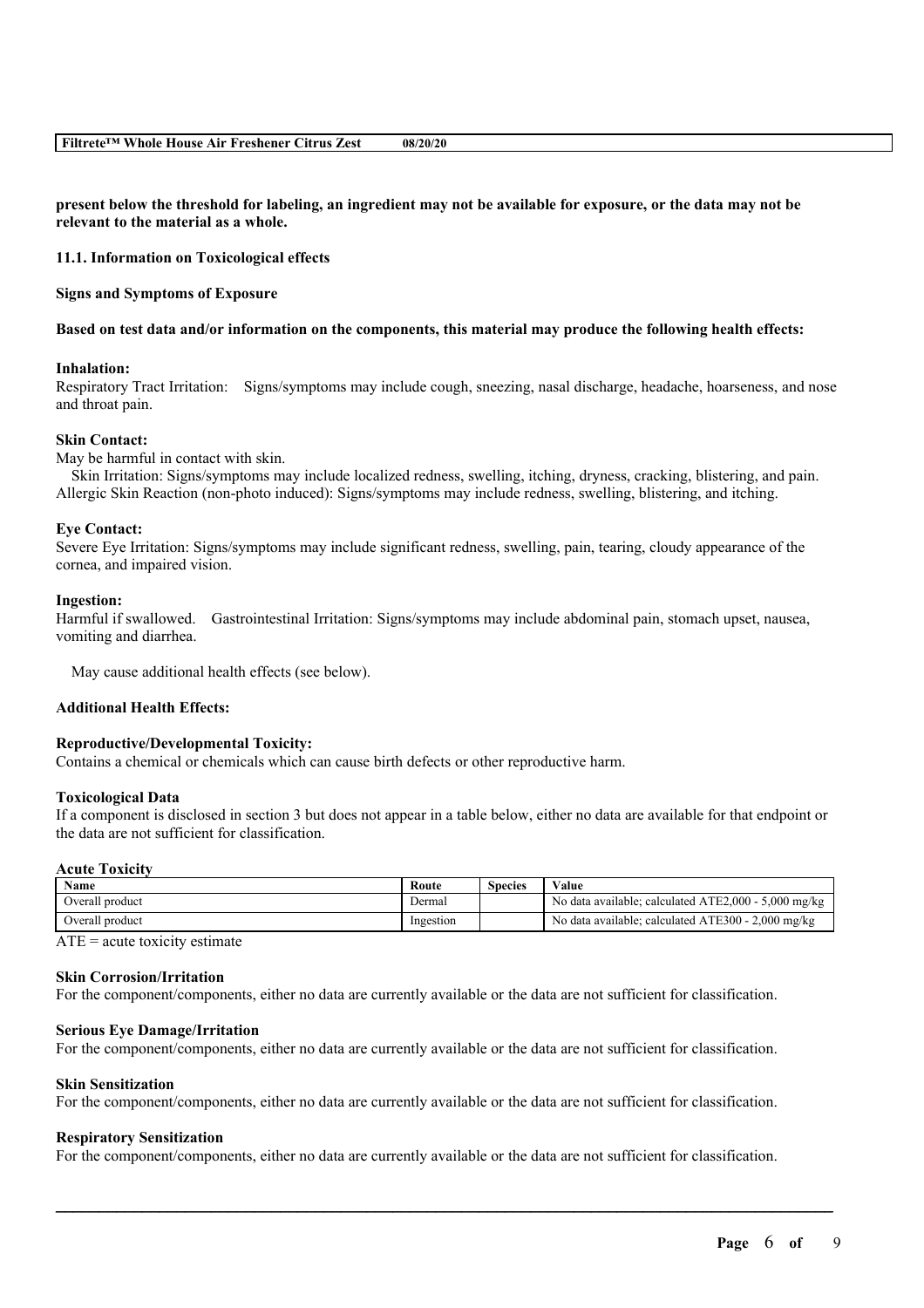### **Germ Cell Mutagenicity**

For the component/components, either no data are currently available or the data are not sufficient for classification.

### **Carcinogenicity**

For the component/components, either no data are currently available or the data are not sufficient for classification.

### **Reproductive Toxicity**

### **Reproductive and/or Developmental Effects**

For the component/components, either no data are currently available or the data are not sufficient for classification.

### **Target Organ(s)**

# **Specific Target Organ Toxicity - single exposure**

For the component/components, either no data are currently available or the data are not sufficient for classification.

### **Specific Target Organ Toxicity - repeated exposure**

For the component/components, either no data are currently available or the data are not sufficient for classification.

### **Aspiration Hazard**

For the component/components, either no data are currently available or the data are not sufficient for classification.

Please contact the address or phone number listed on the first page of the SDS for additional toxicological information **on this material and/or its components.**

# **SECTION 12: Ecological information**

# **Ecotoxicological information**

Please contact the address or phone number listed on the first page of the SDS for additional ecotoxicological information on this material and/or its components.

# **Chemical fate information**

Please contact the address or phone number listed on the first page of the SDS for additional chemical fate information on this material and/or its components.

# **SECTION 13: Disposal considerations**

# **13.1. Disposal methods**

Dispose of contents/ container in accordance with the local/regional/national/international regulations.

Incinerate in a permitted waste incineration facility. Proper destruction may require the use of additional fuel during incineration processes. As a disposal alternative, utilize an acceptable permitted waste disposal facility. Empty drums/barrels/containers used for transporting and handling hazardous chemicals (chemical substances/mixtures/preparations classified as Hazardous as per applicable regulations) shall be considered, stored, treated  $\&$  disposed of as hazardous wastes unless otherwise defined by applicable waste regulations. Consult with the respective regulating authorities to determine the available treatment and disposal facilities.

 $\mathcal{L}_\mathcal{L} = \mathcal{L}_\mathcal{L} = \mathcal{L}_\mathcal{L} = \mathcal{L}_\mathcal{L} = \mathcal{L}_\mathcal{L} = \mathcal{L}_\mathcal{L} = \mathcal{L}_\mathcal{L} = \mathcal{L}_\mathcal{L} = \mathcal{L}_\mathcal{L} = \mathcal{L}_\mathcal{L} = \mathcal{L}_\mathcal{L} = \mathcal{L}_\mathcal{L} = \mathcal{L}_\mathcal{L} = \mathcal{L}_\mathcal{L} = \mathcal{L}_\mathcal{L} = \mathcal{L}_\mathcal{L} = \mathcal{L}_\mathcal{L}$ 

# **SECTION 14: Transport Information**

For Transport Information, please visit http://3M.com/Transportinfo or call 1-800-364-3577 or 651-737-6501.

# **SECTION 15: Regulatory information**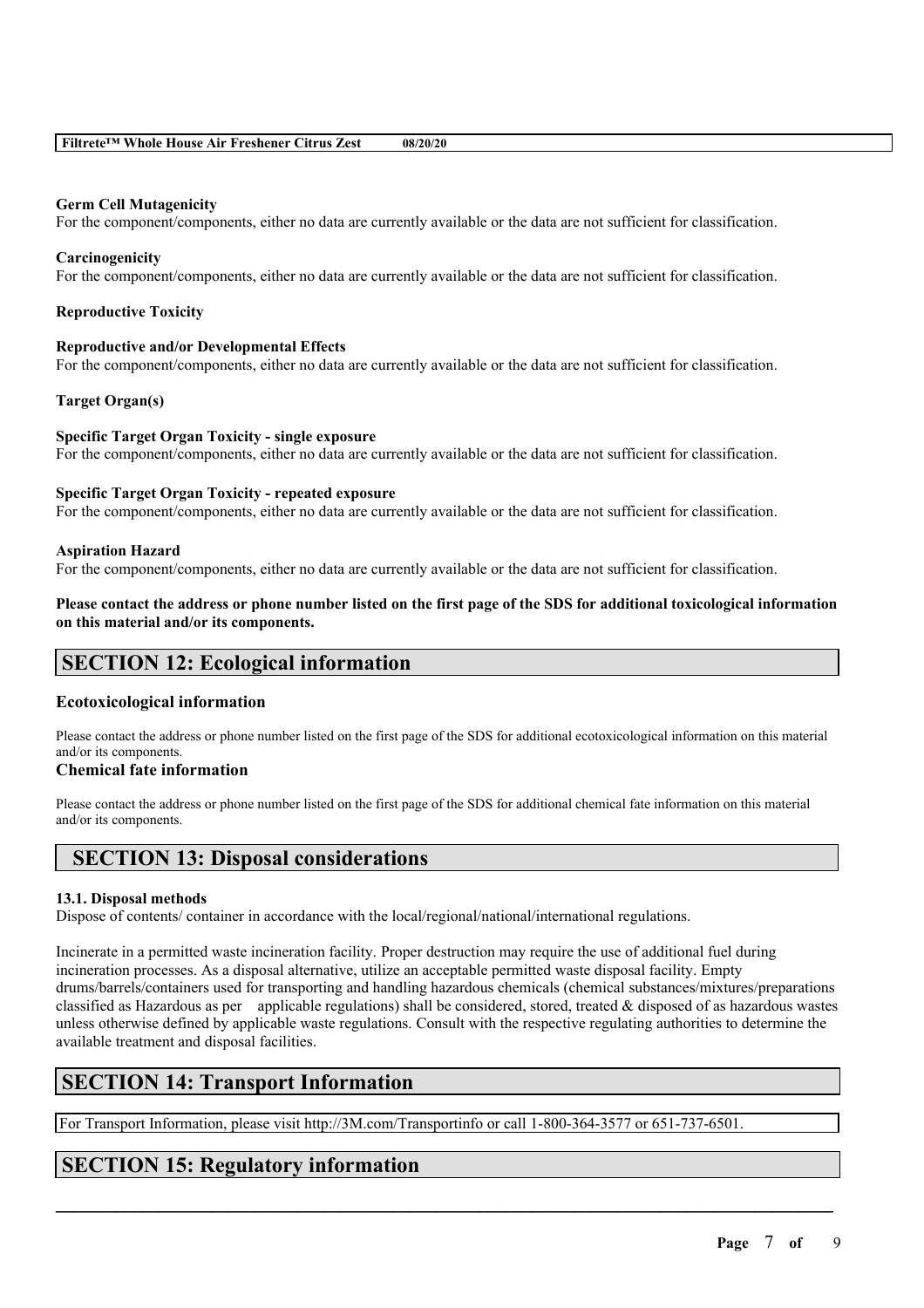# **15.1. US Federal Regulations**

Contact 3M for more information.

### **EPCRA 311/312 Hazard Classifications:**

| <b>Physical Hazards</b>              |
|--------------------------------------|
| Not applicable                       |
| <b>Health Hazards</b>                |
| Acute toxicity                       |
| Reproductive toxicity                |
| Respiratory or Skin Sensitization    |
| Serious eye damage or eye irritation |
| Skin Corrosion or Irritation         |

# **15.2. State Regulations**

Contact 3M for more information.

# **15.3. Chemical Inventories**

The components of this product are in compliance with the chemical notification requirements of TSCA. All required components of this product are listed on the active portion of the TSCA Inventory.

Contact 3M for more information.

# **15.4. International Regulations**

Contact 3M for more information.

**This SDS has been prepared to meet the U.S. OSHA Hazard Communication Standard, 29 CFR 1910.1200.**

# **SECTION 16: Other information**

# **NFPA Hazard Classification**

**Health:** 2 **Flammability:** 1 **Instability:** 0 **Special Hazards:** None

National Fire Protection Association (NFPA) hazard ratings are designed for use by emergency response personnel to address the hazards that are presented by short-term, acute exposure to a material under conditions of fire, spill, or similar emergencies. Hazard ratings are primarily based on the inherent physical and toxic properties of the material but also include the toxic properties of combustion or decomposition products that are known to be generated in significant quantities.

| <b>Document Group:</b> | 37-4912-4 | <b>Version Number:</b>  | 3.01     |
|------------------------|-----------|-------------------------|----------|
| <b>Issue Date:</b>     | 08/20/20  | <b>Supercedes Date:</b> | 12/20/19 |

DISCLAIMER: The information in this Safety Data Sheet (SDS) is believed to be correct as of the date issued. 3M MAKES NO WARRANTIES, EXPRESSED OR IMPLIED, INCLUDING, BUT NOT LIMITED TO, ANY IMPLIED WARRANTY OF MERCHANTABILITY OR FITNESS FOR A PARTICULAR PURPOSE OR COURSE OF PERFORMANCE OR USAGE OF TRADE. User is responsible for determining whether the 3M product is fit for a particular purpose and suitable for user's method of use or application. Given the variety of factors that can affect the use and application of a 3M product, some of which are uniquely within the user's knowledge and control, it is essential that the user evaluate the 3M product to determine whether it is fit for a particular purpose and suitable for user's method of use or application.

3M provides information in electronic form as a service to its customers. Due to the remote possibility that electronic transfer may have resulted in errors, omissions or alterations in this information, 3M makes no representations as to its completeness